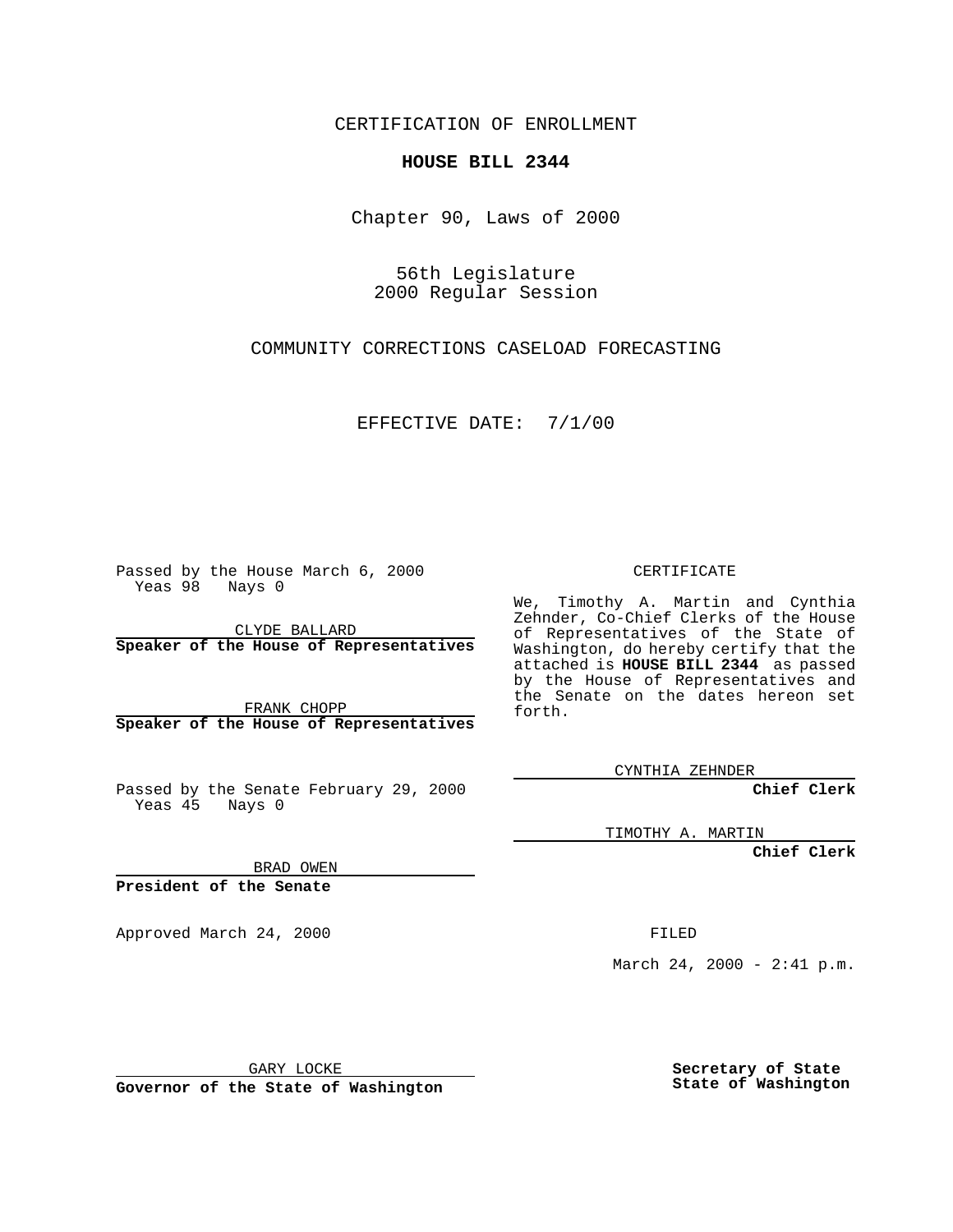## **HOUSE BILL 2344** \_\_\_\_\_\_\_\_\_\_\_\_\_\_\_\_\_\_\_\_\_\_\_\_\_\_\_\_\_\_\_\_\_\_\_\_\_\_\_\_\_\_\_\_\_\_\_

\_\_\_\_\_\_\_\_\_\_\_\_\_\_\_\_\_\_\_\_\_\_\_\_\_\_\_\_\_\_\_\_\_\_\_\_\_\_\_\_\_\_\_\_\_\_\_

## AS AMENDED BY THE SENATE

Passed Legislature - 2000 Regular Session

## **State of Washington 56th Legislature 2000 Regular Session**

**By** Representatives Huff, McIntire, Linville, Alexander, Kenney and Parlette; by request of Caseload Forecast Council

Prefiled 1/7/2000. Read first time 01/10/2000. Referred to Committee on Appropriations.

 AN ACT Relating to community corrections caseload forecasting; amending RCW 43.88C.010; and providing an effective date.

BE IT ENACTED BY THE LEGISLATURE OF THE STATE OF WASHINGTON:

 **Sec. 1.** RCW 43.88C.010 and 1997 c 168 s 1 are each amended to read as follows:

 (1) The caseload forecast council is hereby created. The council shall consist of two individuals appointed by the governor and four individuals, one of whom is appointed by the chairperson of each of the two largest political caucuses in the senate and house of representatives. The chair of the council shall be selected from among the four caucus appointees. The council may select such other officers as the members deem necessary.

 (2) The council shall employ a caseload forecast supervisor to supervise the preparation of all caseload forecasts. As used in this chapter, "supervisor" means the caseload forecast supervisor.

 (3) Approval by an affirmative vote of at least five members of the council is required for any decisions regarding employment of the supervisor. Employment of the supervisor shall terminate after each term of three years. At the end of the first year of each three-year